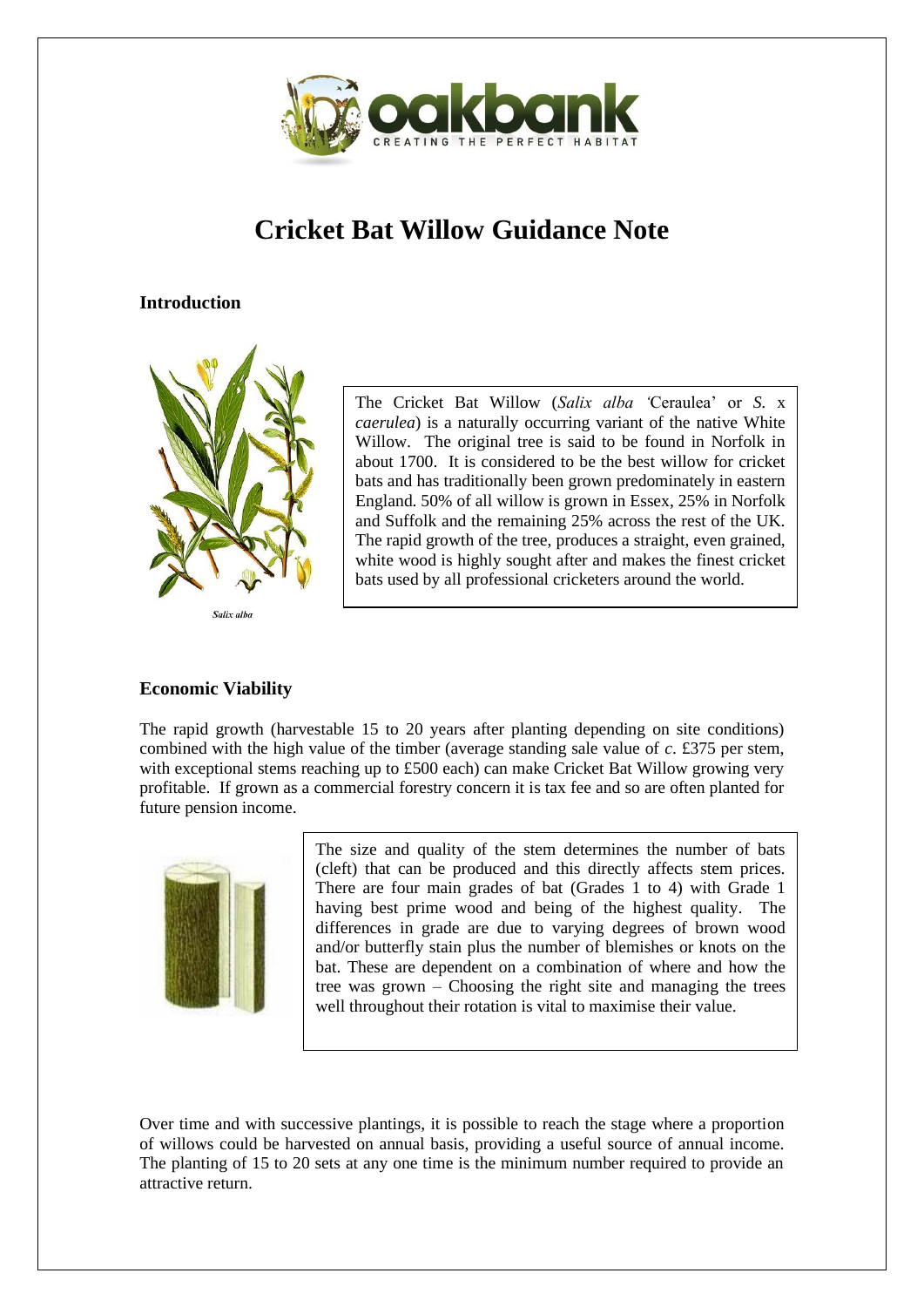

#### **Suitable Growing Conditions**

Bat willows grow best next to running water (e.g. river plains, water meadows by streams and rivers) but it is not essential. A site where the water table is about 1m below the surface which does not dry out will help them grow just as well Very wet and boggy land that has standing water most of the year is not suited. Soil type is not critical but they do grow more vigorously on heavier soils. Lighter soils are suitable if the water table stays constant and does not dry out in the summer. Wet field corners are excellent prospects although bat willows do like field drains so care must be taken. As with most trees, planting areas where overhead telephone/electric cables exist should be avoid. Avoid areas near to older native broadleaves, particularly oaks due to significantly heightened risk of honey fungus.

#### **Planting Stock & Planting Techniques**

*Salic alba 'caerulea'* are all female and so have to be propagated. Dormant willow sets (unrooted standards) for planting should be planted December to end of February. The sets are unrooted with at least 12 foot of clean stem and 1 inch to 2 inches in diameter.

Planting is done using a crow bar or post hole borer to make a hole. The set is pushed 2ft 6ins into the bottom of the hole, the ground is then firmed up around the stem using the heel of your boot. If it is done properly there is no need to stake the tree but individual guard protection against rabbit and deer is essential. Livestock grazing amongst the trees is possible although robust and complete protection from livestock damage must be in place and maintained.

Guards should be perforated / holed type to prevent water retention thus alleviating aerial root growth on stem and they should be pushed about 1 inch into the ground to prevent voles and mice causing damage. Guards should also be as smooth as possible to deter deer fraying activities.

#### **Planting Designs**

Trees should be planted at a minimum 10m spacing, producing a planting density of 100 trees/ha. Bat willow do not compete well with other tall vegetation and so willow, poplar and all other tall vegetation must be kept cleared. Similarly, bat willow benefit from mowing operations immediately around the stems as this allows constant air movement which prevents eel worm which causes fleck in the wood, potentially devaluing the clefts by 50%.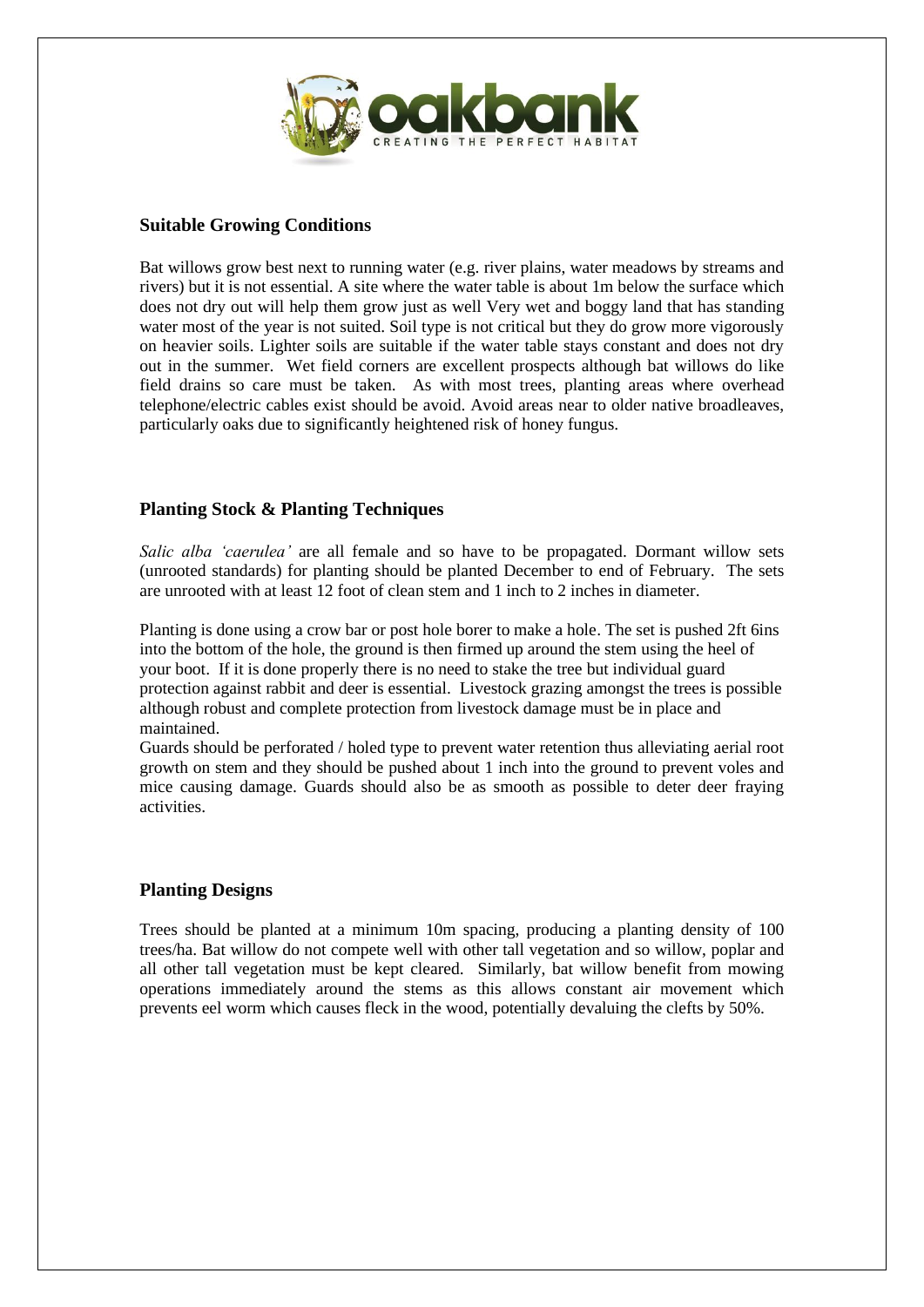

**Planting design showing optimum spacing, mowing and vegetation levels.**

This wide planting spacing allows for the establishment of permanent lower shrub vegetation such as hazel and dogwood for improved wildlife and game habitat creation, or for game cover crops to be planted for maximum shoot facilitation.

# **Maintenance and aftercare**

The overall objective is to produce a high quality, straight, clean stem producing on average 5 bat lengths of 28" each (12' or 3.6m), but up to 8 bat lengths is achievable. Allowing side branches to develop resulting in knots forming in the timber will vastly reduce the stem value and must be avoided. With *Salix alba 'caerulea',* every year the apical tip dies out and so it is essential that pruning takes place to ensure a straight grown pole is achieved.

It is essential that in the first year after planting that the soil is firmed periodically (first in March) around the base of the set to prevent excess movement, especially after high winds. All shoots up to a high to at least 12'  $(3.6m)$  must be rubbed off whilst still young and soft – this is carried out twice a year, in June and September for the full life of tree, although after about 7 years from planting, the bark tends to harden and the occurrence of shoots declines markedly. It is not advisable to prune higher than 14ft (4.2m) as the tree then suffers from wind damage.

If shoots have started to become woody, then they should be cut off flush with the stem using an upward movement, **never** pulled off or cut downwards. The crown above the planned bat lengths can be left to develop. Individual tree protection should be maintained in good order and maintaining a weed free area around the base of the tree is desirable.

It is important that in the establishment years, the tree protection and weed control is maintained. Do **not** use hormone-based weed sprays as these will kill willows.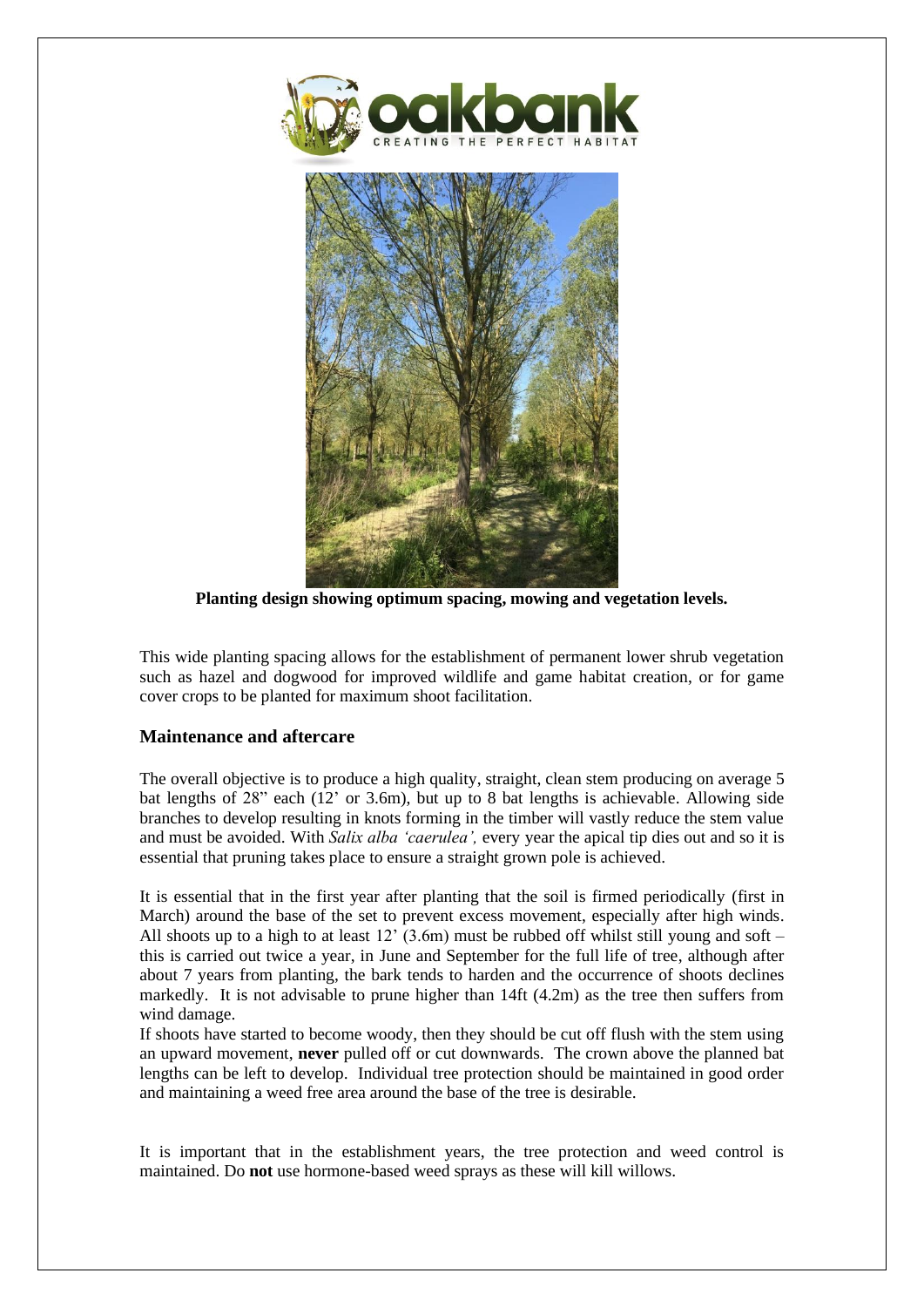

If the site is prone to drying out, it is advisable to spray around the trees. The time of spraying is critical and it has to be done in early spring before the trees start to produce side shoots. After this time the chemical is easily absorbed into the bark and damage the tree. They can then be sprayed again in the autumn when they begin to shed their leaves.

Fraying and browsing mammals can cause significant damage to bat willow stems and squirrels can cause crown damage which can stunt tree growth, both of which have significant timber quality implications.

#### **Felling**

Due to the species and growing methods of bat willow the wood is knot free and so felling is difficult and traditional felling methods using hinges is not effective, often resulting in barber chair splitting which devalues the timber enormously. Therefore, a 'cut from both sides' method is used which is a unique felling skill, and best done by well experienced bat willow tree fallers. Bat willows are felled all year round and the tops are cut off immediately, as if not they draw the moisture from the stem. Periodically, bat lengths can be taken from the branch wood if it is of the correct diameter and quality but most of it is currently burnt on site. Due to current strong wood fiber prices, it is reasonable that this material could be sold to the biomass market if the volume available and logistics of the location allow. Linear plantings along watercourse or ditches for example might fall into hedge felling regulations which will determine the time of year for felling.



**Felling of a Bat Willow**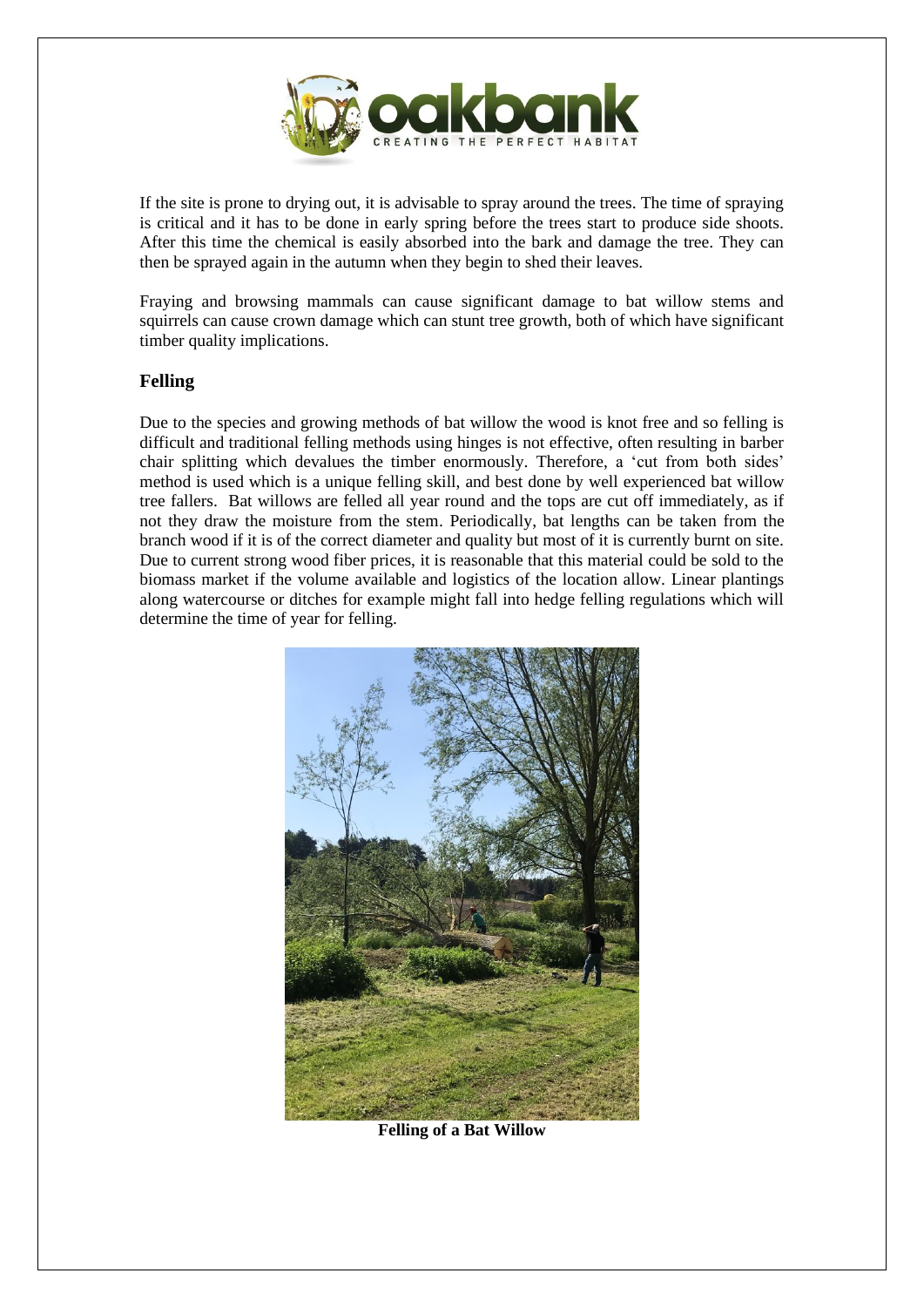

#### **Diseases**

There are two main diseases affecting Cricket Bat Willows, Watermark Disease (*Erwinia salicis*) and Honey Fungus (*Armillaria mellea*). In both cases any tree becoming infected should be felled and removed immediately to prevent the disease spreading. Watermark Disease is a bacterial disease and the infection occurs via leafs and leaf scars resulting in leaves appearing shrivelled and scorched, and the timber to have a black watery stain rendering it worthless. Honey Fungus attacks the root system and quickly can kill the tree, turning the wood into a grey mass with no value. Presence of mature native broadleaf species in a location, particularly oaks are thought to significantly increase the chances of Armillaria infection.



 **Bat clefts in kiln. Clefts in store afterwards and finished product.**

### **Environmental Agency**

The Environmental Agency (EA) need to be informed of any tree planting along and adjacent to river courses/banks to ensure that there is not going to conflict with any ongoing or planned maintenance, management or capital scheme works that they may have. This relates particularly to plantings 9m from the top of the river bank of an undefended main river or 9m from the landward side of existing defenses. The consent applications are considered on a case by case basis by the EA with reference to the land, drainage and sea defense laws. Gaining consent approvals for plantings near existing river defenses more difficult to obtain.